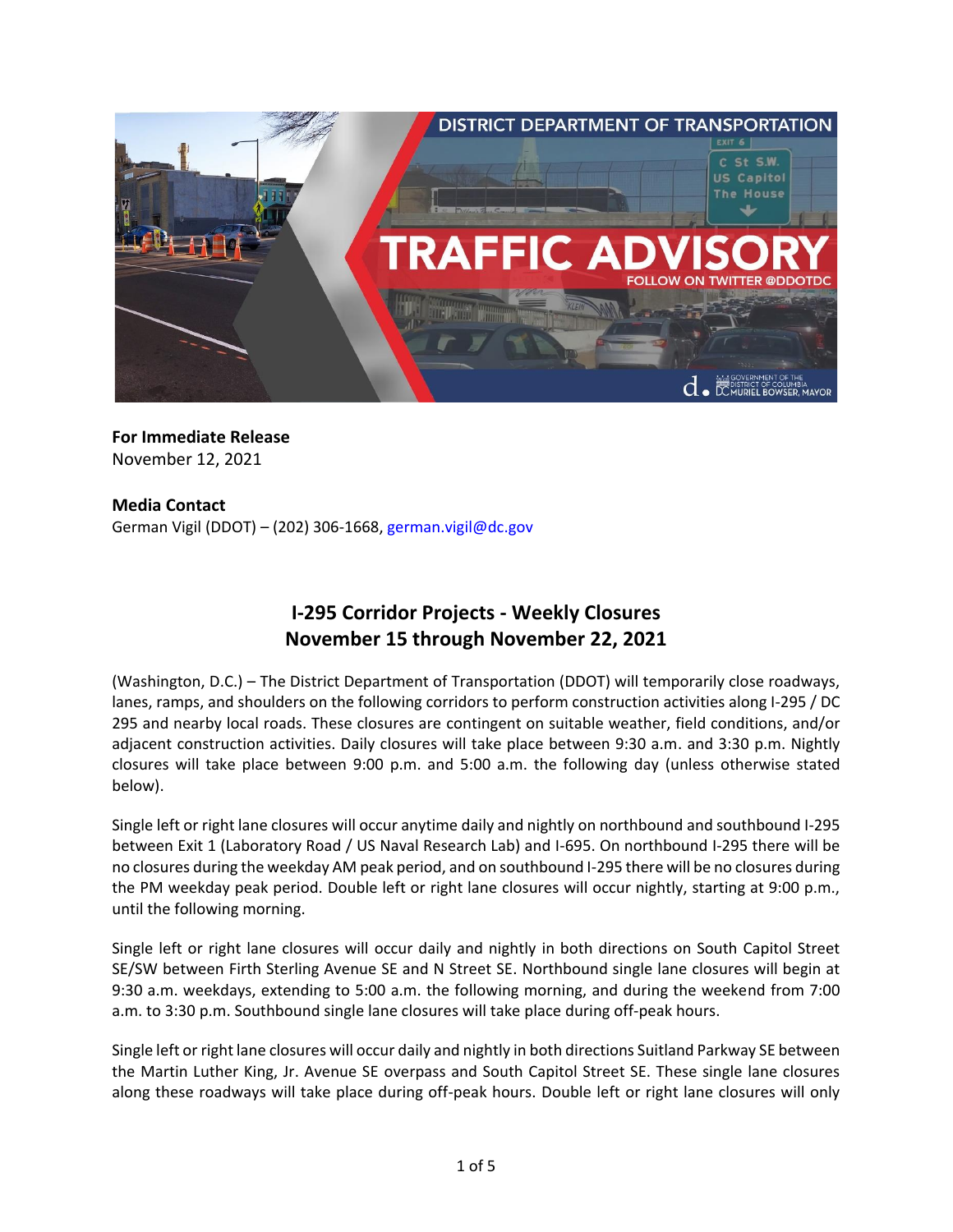occur nightly, starting at 9:00 p.m., until the following morning.

No other closures on South Capitol Street SE/SW or Suitland Parkway SE will take place on weekdays between 5:30 a.m. and 9:30 a.m. and between 3:30 p.m. and 9:00 p.m.

Daily and nightly single lane closures will also occur anytime during off-peak hours on Firth Sterling Avenue SE, and Howard Road SE. Daily and nightly single lane closures will also occur anytime on Potomac Avenue SE/SW, Half Street SW, Barry Road SE, St. Elizabeths Avenue SE, R St. SW and Malcolm X Avenue SE.

The following full ramp closures will also occur during off-peak hours:

- Exit 4 from I-295 Northbound (South Capitol Street / Suitland Parkway)
- Exit 4 from I-295 Southbound (South Capitol Street / Suitland Parkway)
- I-295 Northbound On-ramp from northbound Firth Sterling Avenue SE
- Ramp from South Capitol Street / MLK Jr. Avenue to I-295 Northbound (continuously)

Firth Sterling Avenue SE between South Capitol Street SE and St Elizabeths Street SE will be closed nights between 9:00 p.m. and 5:00 a.m. the following morning from Monday, November 15 through Wednesday, November 17 for bridge construction. When Firth Sterling Avenue SE is fully closed, Suitland Parkway SE and South Capitol Street SE will remain open to all traffic. A marked detour will be in place during these closures.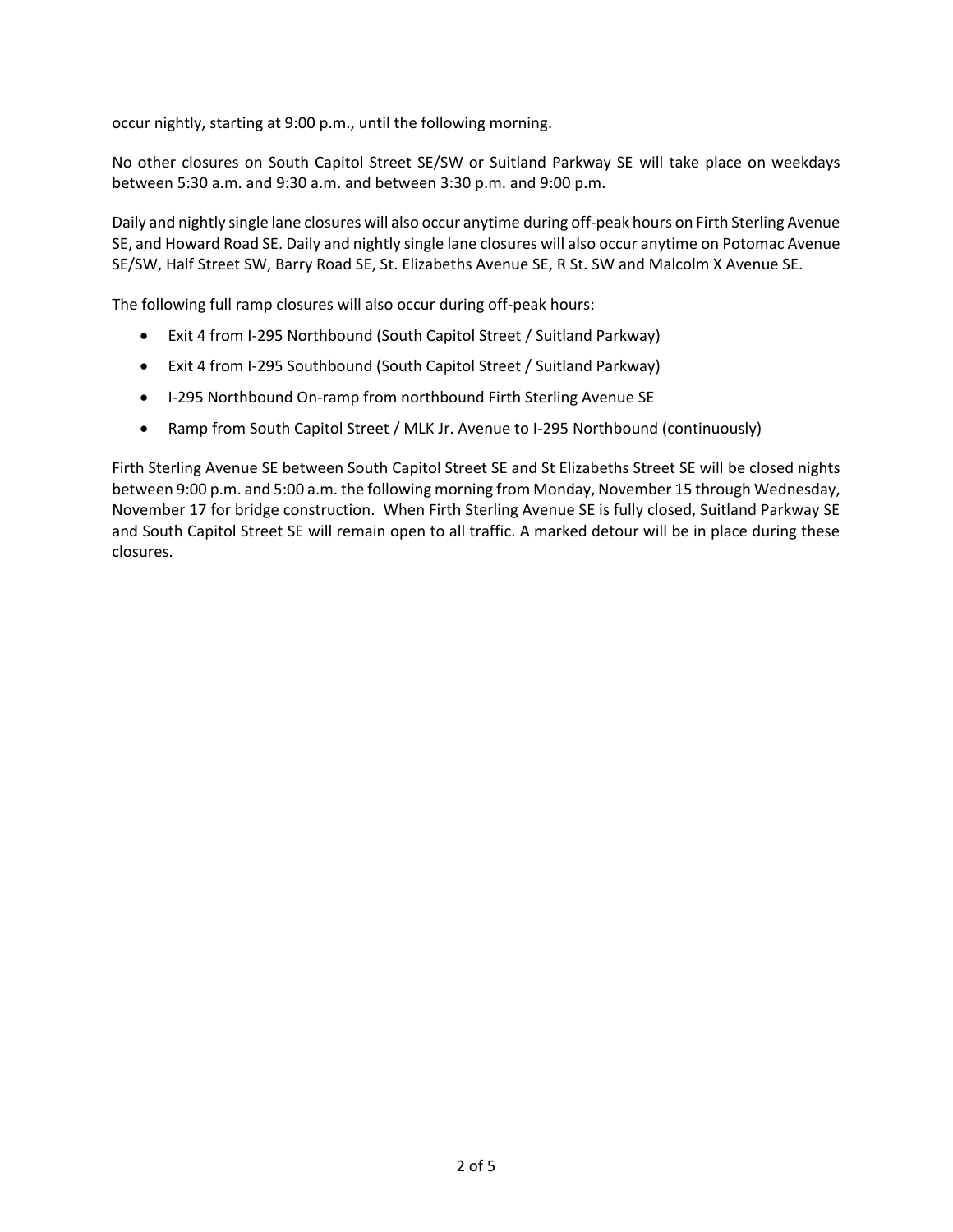

#### Firth Sterling Avenue SE Closure & Detour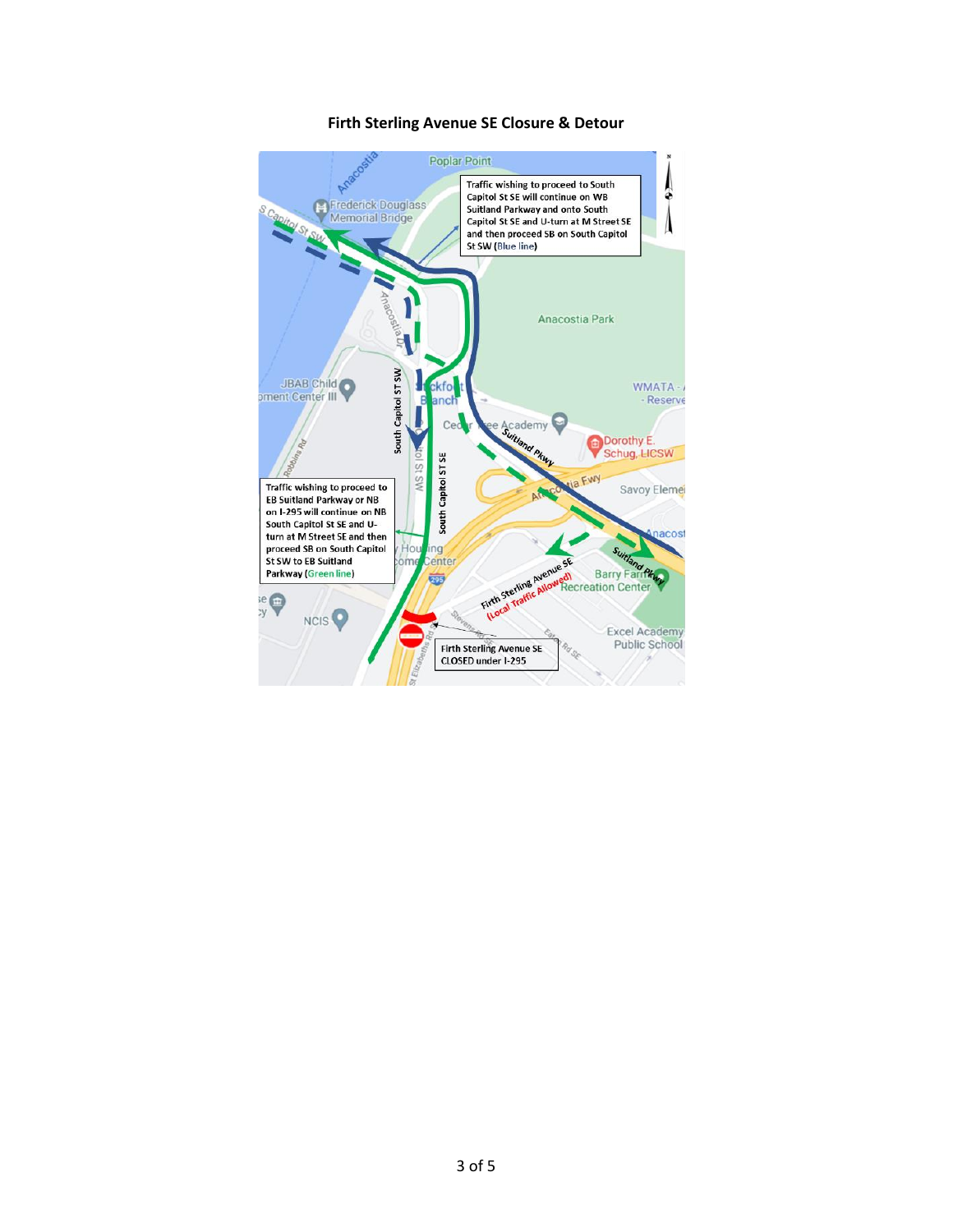Eastbound Suitland Parkway between South Capitol Street SE and Firth Sterling Avenue SE will have intermittent 15-minute stoppages at the intersection with the ramp from I-295 Northbound on Monday night, November 15 and Tuesday night, November 16 between 9:00 p.m. and 5:00 a.m. Eastbound Suitland Parkway will be closed Thursday night, November 18 between 9:00 p.m. and 5:00 a.m. the following morning between South Capitol Street and Firth Sterling Avenue SE. Exit 4A from I-295 Southbound to Eastbound Suitland Parkway will also be closed during this time on Thursday night.

Westbound Suitland Parkway will be closed Tuesday night, November 16 between 9:00 p.m. and 5:00 a.m., and on Friday night, November 19 between 6:00 p.m. and 5:00 a.m. between Firth Sterling Avenue SE and South Capitol Street. These closures will include the restriction of left turns from Exit 4 from I-295 Northbound to Suitland Parkway and South Capitol Street SE.

Both directions of Suitland Parkway will be closed during the day on Saturday November 20 and Sunday, November 21 between 5:00 a.m. and 9:00 p.m.

When either direction of Suitland Parkway is fully closed, no lane closures will be in place on Firth Sterling Avenue SE, South Capitol Street SE, and Howard Road SE. A marked detour will be in place during these closures.



## **Suitland Parkway Closure & Detour**